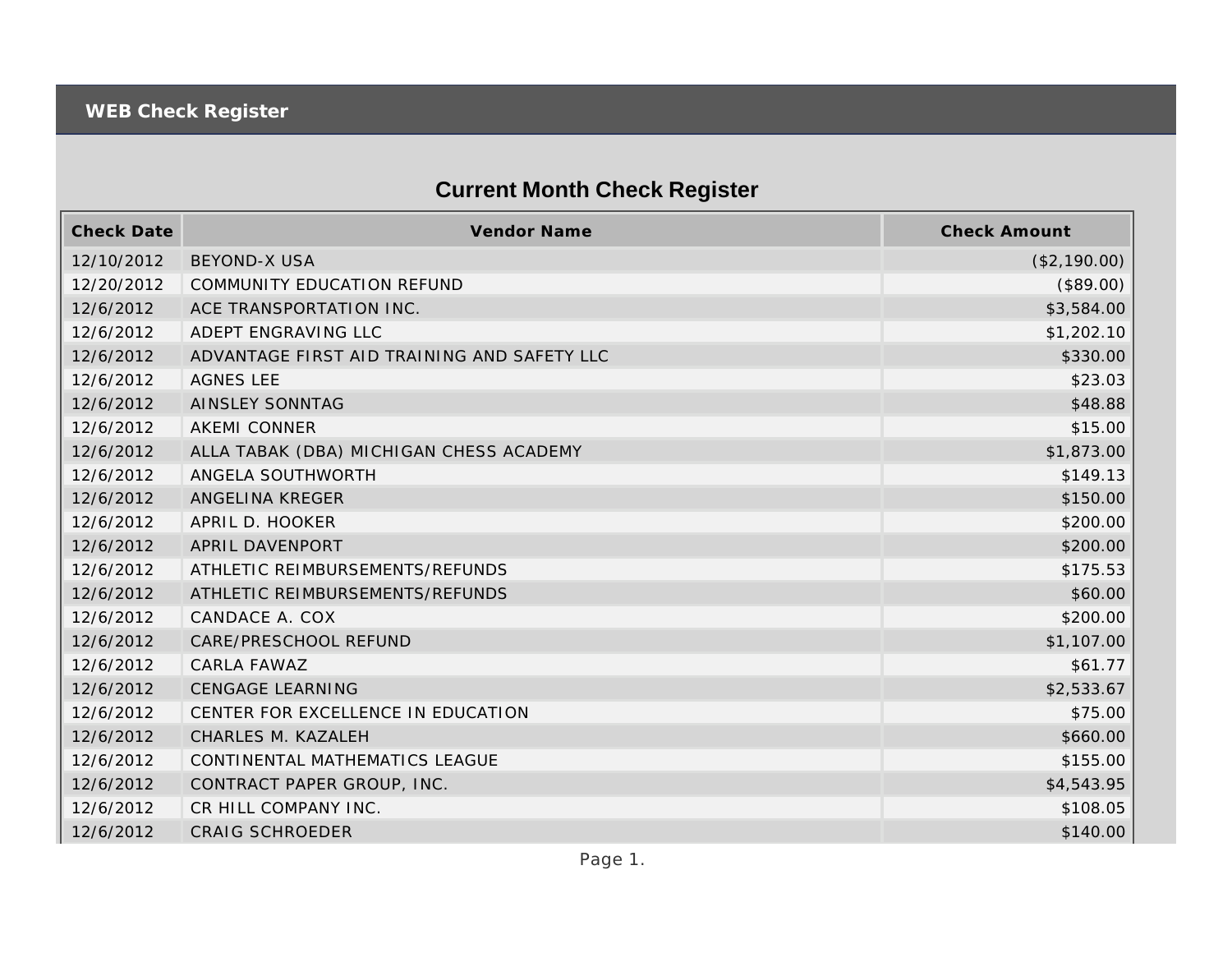| <b>Check Date</b> | Vendor Name                                                | <b>Check Amount</b> |
|-------------------|------------------------------------------------------------|---------------------|
| 12/6/2012         | CRITICAL INCIDENT MANAGEMENT, INC. THOMAS R. MYNSBERGE     | \$390.00            |
| 12/6/2012         | CURRICULUM ASSOCIATES, INC.                                | \$195.89            |
| 12/6/2012         | DETROIT SCIENCE FOR KIDS, INC. DBA/ MAD SCIENCE OF DETROIT | \$2,415.00          |
| 12/6/2012         | <b>DIANA STOTLER</b>                                       | \$222.16            |
| 12/6/2012         | DONALD FREDERICK MELCHING                                  | \$70.00             |
| 12/6/2012         | DONNA LYNN CONNAD-ROSKAMP                                  | \$167.50            |
| 12/6/2012         | ELIZABETH SZKRYBALO                                        | \$144.05            |
| 12/6/2012         | <b>EVAN BLANCHARD</b>                                      | \$382.00            |
| 12/6/2012         | EVER KOLD REFRIGERATION                                    | \$105.00            |
| 12/6/2012         | FEDEX OFFICE CUSTOMER ADMINISTRATIVE SERVICES              | \$385.44            |
| 12/6/2012         | FOLLETT LIBRARY RESOURCES                                  | \$230.47            |
| 12/6/2012         | <b>GCA SERVICES GROUP</b>                                  | \$0.00              |
| 12/6/2012         | <b>GCA SERVICES GROUP</b>                                  | \$7,816.50          |
| 12/6/2012         | HOWELL HIGH SCHOOL                                         | \$250.00            |
| 12/6/2012         | <b>ILONA RUGG</b>                                          | \$53.55             |
| 12/6/2012         | <b>JANE PLAISTED</b>                                       | \$200.00            |
| 12/6/2012         | JAYNE A. SABAITIS                                          | \$200.00            |
| 12/6/2012         | JEFFREY DINKELMANN                                         | \$647.69            |
| 12/6/2012         | JEREMY LEE JOZEFCZAK                                       | \$60.00             |
| 12/6/2012         | <b>JILL LANSKY</b>                                         | \$200.00            |
| 12/6/2012         | <b>JOANNE PEURACH</b>                                      | \$90.02             |
| 12/6/2012         | JS FRY CONSULTING                                          | \$5,582.08          |
| 12/6/2012         | <b>JULIE BREHMER</b>                                       | \$53.28             |
| 12/6/2012         | <b>KARLA KOVIAK</b>                                        | \$200.00            |
| 12/6/2012         | <b>KEITH JUNQUIST</b>                                      | \$60.00             |
| 12/6/2012         | <b>KELLI POLINSKEY</b>                                     | \$200.00            |
| 12/6/2012         | KENNETH W. FENCHEL                                         | \$2,792.00          |
| 12/6/2012         | <b>KERRY KOWALCZYK</b>                                     | \$121.89            |
| 12/6/2012         | KIM WESNER                                                 | \$105.81            |
| 12/6/2012         | KIMBERLY BOLOVEN                                           | \$200.00            |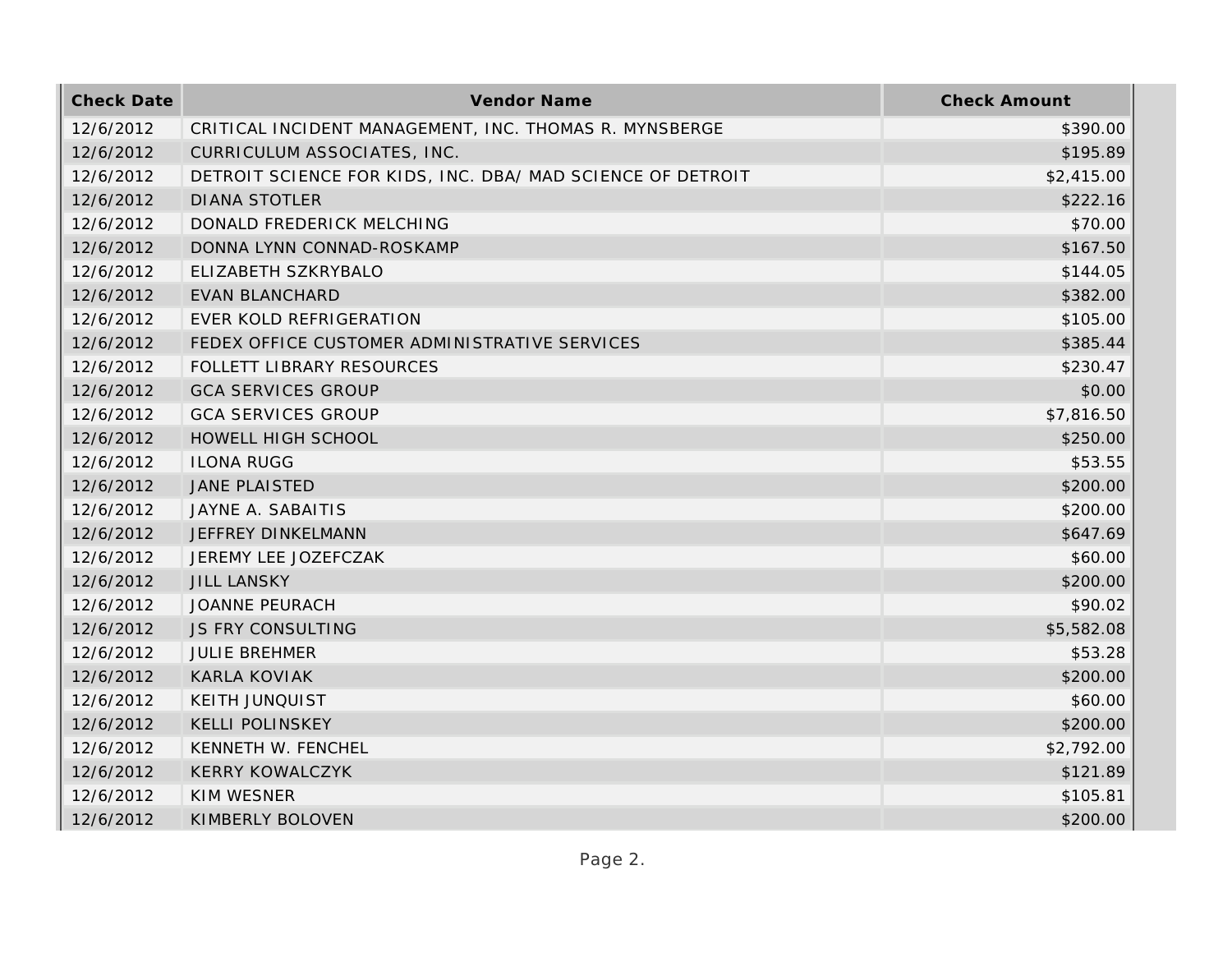| <b>Check Date</b> | Vendor Name                                 | <b>Check Amount</b> |
|-------------------|---------------------------------------------|---------------------|
| 12/6/2012         | <b>LAURA PENNYCUFF</b>                      | \$66.84             |
| 12/6/2012         | LB OFFICE PRODUCTS                          | \$298.50            |
| 12/6/2012         | <b>MADELINE MILLS</b>                       | \$81.70             |
| 12/6/2012         | <b>MARGARET BURRIS</b>                      | \$87.56             |
| 12/6/2012         | <b>MARIE KENNEDY</b>                        | \$2,419.60          |
| 12/6/2012         | <b>MARSHALL MUSIC</b>                       | \$0.00              |
| 12/6/2012         | <b>MARSHALL MUSIC</b>                       | \$0.00              |
| 12/6/2012         | <b>MARSHALL MUSIC</b>                       | \$637.57            |
| 12/6/2012         | MATHCOUNTS FOUNDATION                       | \$240.00            |
| 12/6/2012         | MATTHEW J. DANA                             | \$70.00             |
| 12/6/2012         | MICHELLE DONBERGER                          | \$141.68            |
| 12/6/2012         | MID-AMERICAN POMPON, INC.                   | \$239.50            |
| 12/6/2012         | MSBOA MICHIGAN SCHOOL BAND & ORCHESTRA      | \$290.00            |
| 12/6/2012         | MSBOA MICHIGAN SCHOOL BAND & ORCHESTRA      | \$135.00            |
| 12/6/2012         | MSBOA MICHIGAN SCHOOL BAND & ORCHESTRA      | \$135.00            |
| 12/6/2012         | MSBOA MICHIGAN SCHOOL BAND & ORCHESTRA      | \$135.00            |
| 12/6/2012         | MSBOA MICHIGAN SCHOOL BAND & ORCHESTRA      | \$135.00            |
| 12/6/2012         | NEFF MOTIVATION, INC                        | \$1,159.94          |
| 12/6/2012         | <b>NEIL LEVIN</b>                           | \$220.00            |
| 12/6/2012         | <b>NIKKI MCEVERS</b>                        | \$662.32            |
| 12/6/2012         | <b>NORIKO MAIDENS</b>                       | \$70.00             |
| 12/6/2012         | OAKLAND COUNTY TREASURER                    | \$92,386.57         |
| 12/6/2012         | OAKLAND SCHOOLS                             | \$135.00            |
| 12/6/2012         | PATRICK J. VELLUCCI                         | \$70.00             |
| 12/6/2012         | PCMI PROFESSIONAL CONTRACT MANAGEMENT, INC. | \$0.00              |
| 12/6/2012         | PCMI PROFESSIONAL CONTRACT MANAGEMENT, INC. | \$41,892.59         |
| 12/6/2012         | PHYLLIS ANN OLSZEWSKI                       | \$200.00            |
| 12/6/2012         | THE PIN COMPANY JERRY M. DOGGETT            | \$890.00            |
| 12/6/2012         | PRESTON CAREY                               | \$70.00             |
| 12/6/2012         | PROVIDENCE OCCUPATIONAL HEALTH PARTNERS     | \$10.00             |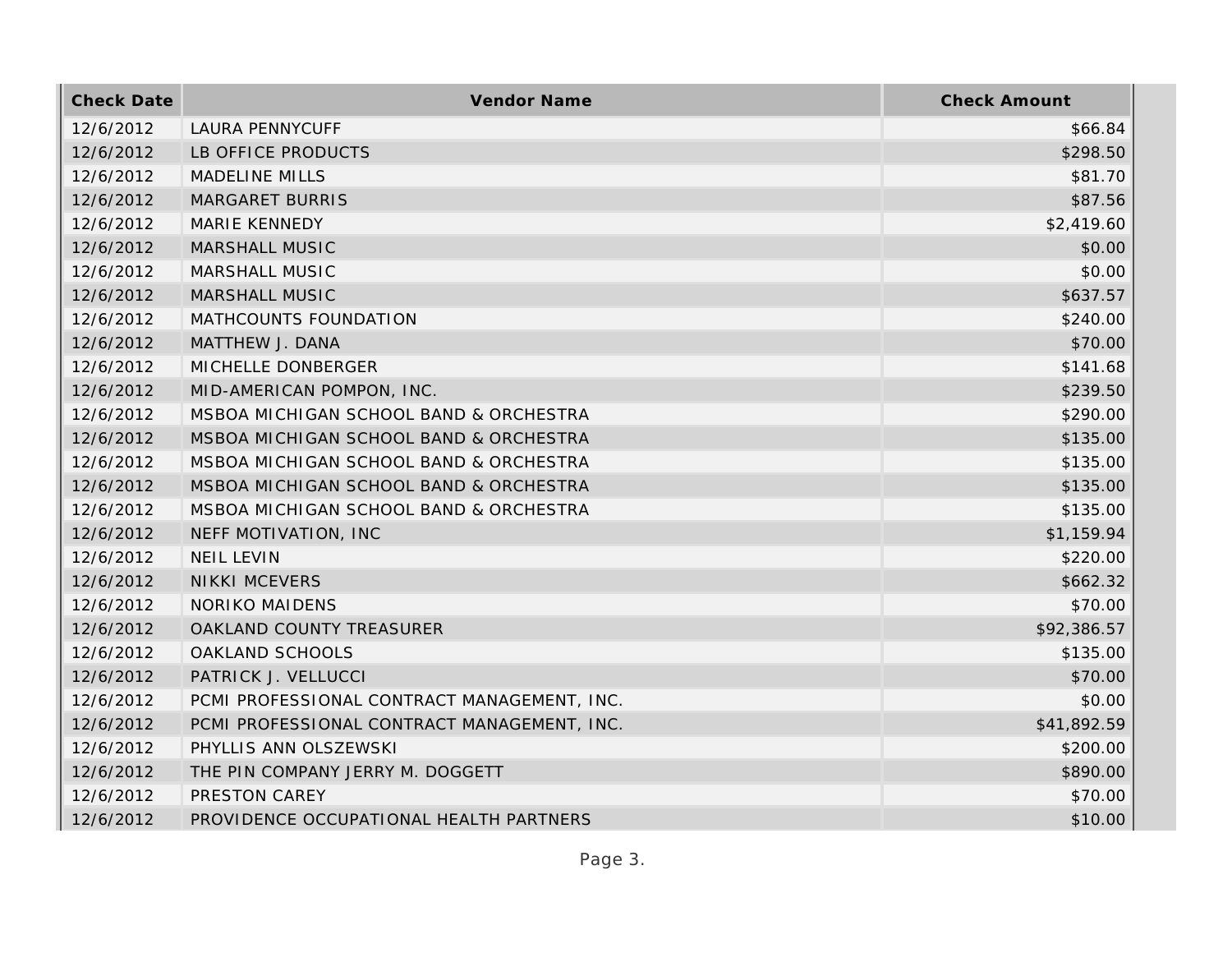| <b>Check Date</b> | Vendor Name                                    | <b>Check Amount</b> |
|-------------------|------------------------------------------------|---------------------|
| 12/6/2012         | REALLY GOOD STUFF, INC.                        | \$93.86             |
| 12/6/2012         | RELIABLE DELIVERY LOGISTICS, INC.              | \$1,755.00          |
| 12/6/2012         | <b>RENEA VOLLMER</b>                           | \$207.08            |
| 12/6/2012         | <b>RON ANGELL</b>                              | \$70.00             |
| 12/6/2012         | SAFEWAY SHREDDING LLC                          | \$160.00            |
| 12/6/2012         | SCHOLASTIC BOOK FAIRS                          | \$5,330.98          |
| 12/6/2012         | SCHOLASTIC CLASSROOM MAGAZINES SCHOLASTIC INC. | \$666.69            |
| 12/6/2012         | <b>SCHOLASTIC INC</b>                          | \$11,224.86         |
| 12/6/2012         | SCHOOLPICTURES.COM                             | \$13,292.45         |
| 12/6/2012         | SEG WORKERS COMPENSATION FUND                  | \$5,212.00          |
| 12/6/2012         | <b>SENTRY SUPPLY</b>                           | \$0.00              |
| 12/6/2012         | <b>SENTRY SUPPLY</b>                           | \$702.00            |
| 12/6/2012         | <b>SKATIN STATION</b>                          | \$60.00             |
| 12/6/2012         | <b>STACEY BECKER</b>                           | \$1,000.00          |
| 12/6/2012         | <b>STACY SMITH</b>                             | \$200.00            |
| 12/6/2012         | STEPHANIE SCHRINER                             | \$100.25            |
| 12/6/2012         | TDP SPORTS GROUP LLC                           | \$2,190.00          |
| 12/6/2012         | <b>TERRY PROBEN</b>                            | \$24.00             |
| 12/6/2012         | THALNER ELECTRONIC LABORATORIES, INC.          | \$190.00            |
| 12/6/2012         | THREADWORKS, LTD                               | \$614.00            |
| 12/6/2012         | TOM GUILMETTE                                  | \$70.00             |
| 12/6/2012         | TRI-COUNTY INTERNATIONAL TRUCKS, INC.          | \$303.78            |
| 12/6/2012         | U.P. HOTEL GROUP FRANKLIN SQUARE INN           | \$3,003.48          |
| 12/6/2012         | US BANK CORPORATE TRUST SERVICES               | \$225.00            |
| 12/6/2012         | WAGEWORKS, INC                                 | \$753.96            |
| 12/6/2012         | WALSWORTH PUBLISHING COMPANY                   | \$8,721.86          |
| 12/7/2012         | THE BAGEL STATION LLC                          | \$554.40            |
| 12/7/2012         | CHARLES M. GELARDI                             | \$0.00              |
| 12/7/2012         | CHARLES M. GELARDI                             | \$782.05            |
| 12/7/2012         | COUNTRY PRIDE DAIRY, INC.                      | \$7,563.97          |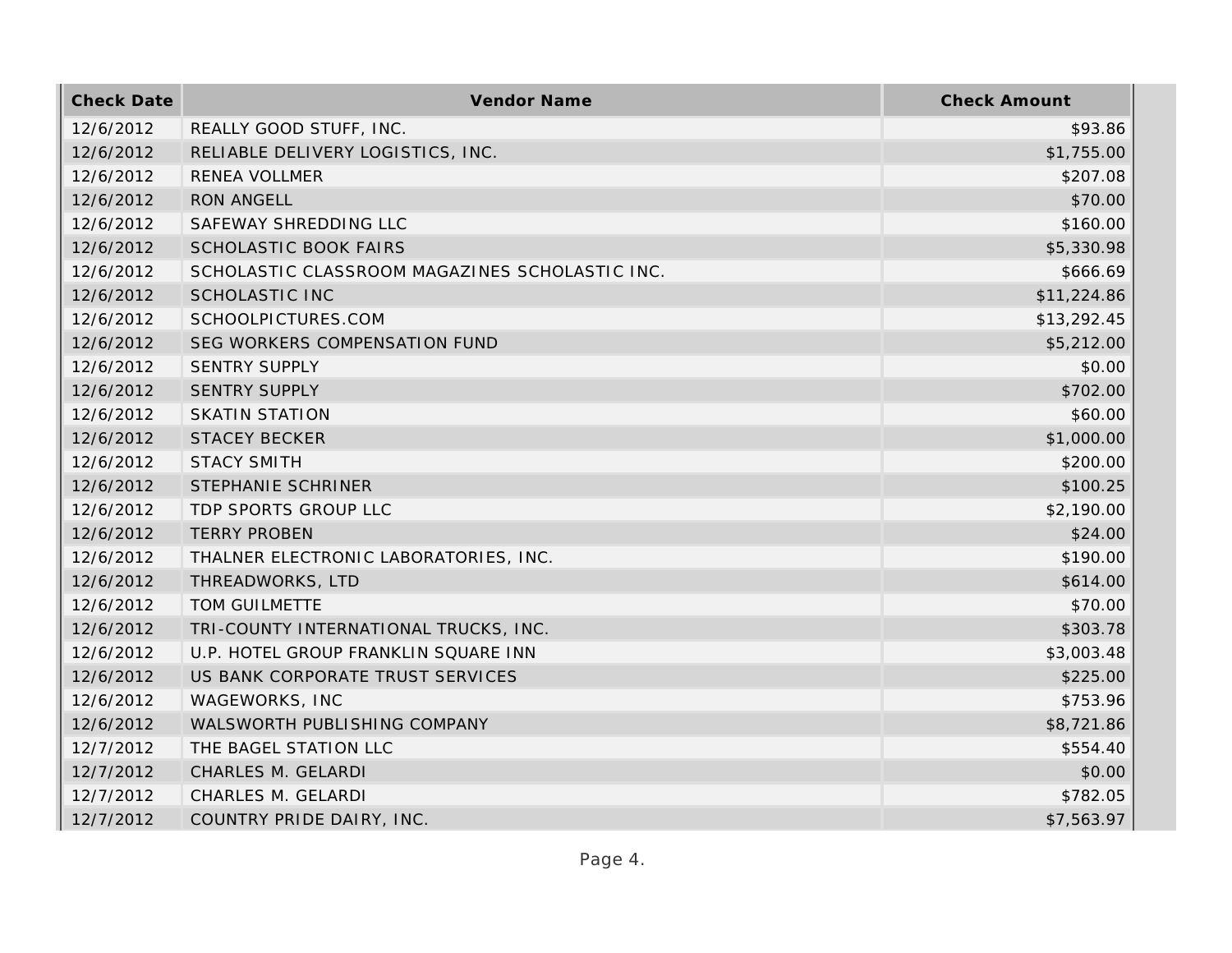| <b>Check Date</b> | Vendor Name                                                    | <b>Check Amount</b> |
|-------------------|----------------------------------------------------------------|---------------------|
| 12/7/2012         | INTRASTATE DISTRIBUTORS CO.                                    | \$2,566.79          |
| 12/7/2012         | <b>JET'S PIZZA</b>                                             | \$1,841.50          |
| 12/7/2012         | <b>KIM'S GARDENS</b>                                           | \$997.50            |
| 12/7/2012         | LIVONIA ITALIAN BAKERY                                         | \$580.50            |
| 12/7/2012         | LORI CROAD                                                     | \$62.36             |
| 12/7/2012         | NOVI TOWN PIZZA LLC                                            | \$974.75            |
| 12/7/2012         | OAKLAND COUNTY HEALTH DIVISION DEPT OF HEALTH & HUMAN SERVICES | \$50.00             |
| 12/7/2012         | PIZZA HUT/REDBERRY RESTO BRANDS INTL INC.                      | \$1,356.25          |
| 12/7/2012         | PIZZA MARVELOUS                                                | \$480.00            |
| 12/7/2012         | SAHANDI ENTERPRISE LLC DBA COTTAGE INN PIZZA                   | \$426.00            |
| 12/7/2012         | TUBBYS SUBS QUALITY FOODS INC.                                 | \$223.08            |
| 12/7/2012         | U.S. FOODSERVICE, INC.                                         | \$2,347.80          |
| 12/7/2012         | MCCARTHY & SMITH, INC. FOR NOVI COMMUNITY SCHOOL DISTRICT      | \$0.00              |
| 12/7/2012         | MCCARTHY & SMITH, INC. FOR NOVI COMMUNITY SCHOOL DISTRICT      | \$0.00              |
| 12/7/2012         | MCCARTHY & SMITH, INC. FOR NOVI COMMUNITY SCHOOL DISTRICT      | \$0.00              |
| 12/7/2012         | MCCARTHY & SMITH, INC. FOR NOVI COMMUNITY SCHOOL DISTRICT      | \$0.00              |
| 12/7/2012         | MCCARTHY & SMITH, INC. FOR NOVI COMMUNITY SCHOOL DISTRICT      | \$0.00              |
| 12/7/2012         | MCCARTHY & SMITH, INC. FOR NOVI COMMUNITY SCHOOL DISTRICT      | \$0.00              |
| 12/7/2012         | MCCARTHY & SMITH, INC. FOR NOVI COMMUNITY SCHOOL DISTRICT      | \$0.00              |
| 12/7/2012         | MCCARTHY & SMITH, INC. FOR NOVI COMMUNITY SCHOOL DISTRICT      | \$0.00              |
| 12/7/2012         | MCCARTHY & SMITH, INC. FOR NOVI COMMUNITY SCHOOL DISTRICT      | \$0.00              |
| 12/7/2012         | MCCARTHY & SMITH, INC. FOR NOVI COMMUNITY SCHOOL DISTRICT      | \$262,301.79        |
| 12/10/2012        | AARON D. COX                                                   | \$306.10            |
| 12/10/2012        | AXA EQUITABLE EQUI-VEST                                        | \$111.08            |
| 12/10/2012        | CHAPTER 13 TRUSTEE DAVID WM. RUSKIN                            | \$770.09            |
| 12/10/2012        | FULTON, FRIEDMAN & GULLACE LLP                                 | \$676.87            |
| 12/10/2012        | INTERNATIONAL UNION OPERATING ENGINEERS, LOCAL 324             | \$445.77            |
| 12/10/2012        | <b>MEFSA</b>                                                   | \$99.40             |
| 12/10/2012        | MISDU MICHIGAN STATE DISBURSEMENT                              | \$1,573.25          |
| 12/10/2012        | NOVI ED SECRETARIAL &                                          | \$3,051.92          |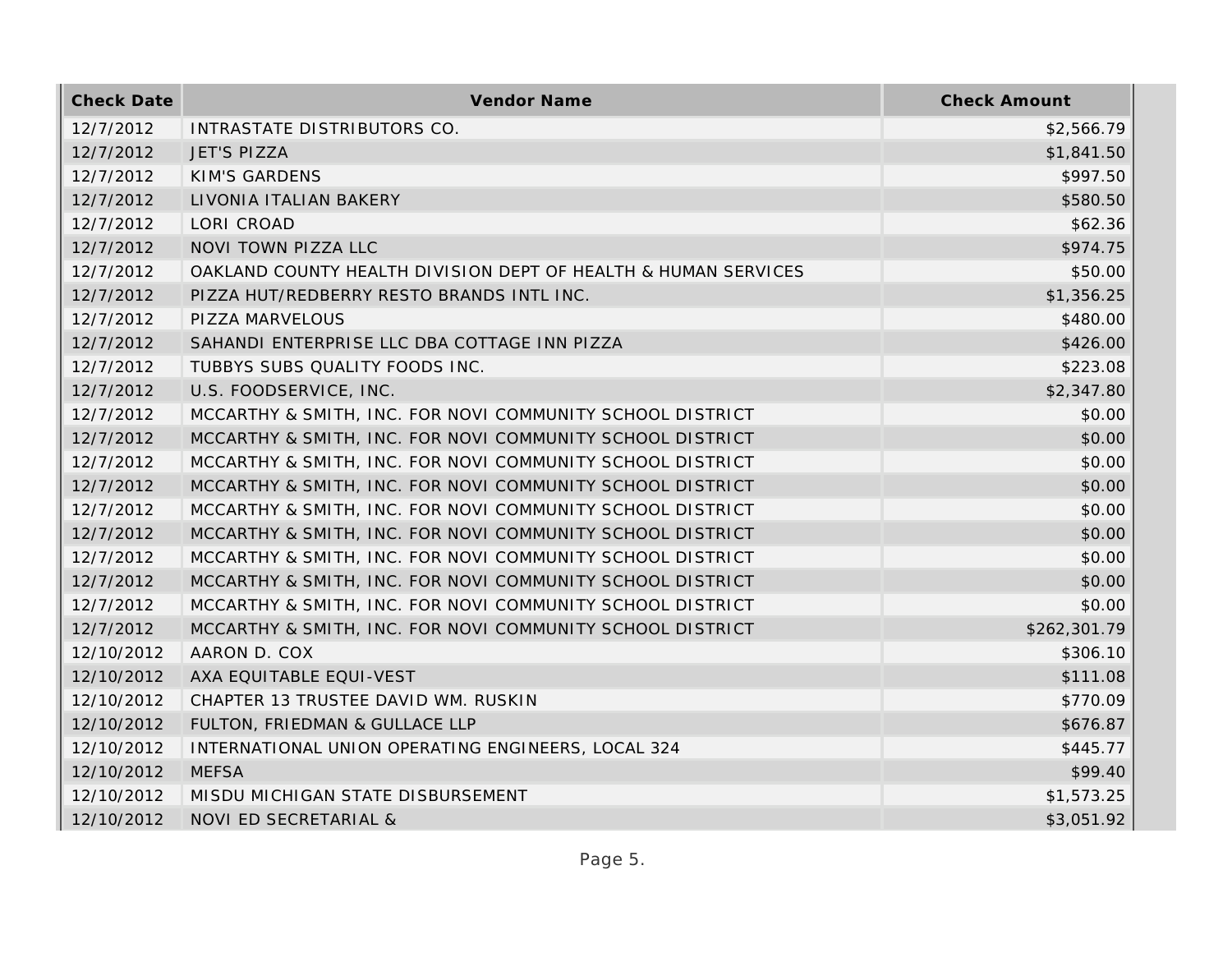| <b>Check Date</b> | Vendor Name                                              | <b>Check Amount</b> |
|-------------------|----------------------------------------------------------|---------------------|
| 12/10/2012        | NOVI EDUCATION ASSOC c/o CHANDRA MADAFFERI - HS          | \$24,456.71         |
| 12/10/2012        | NOVI FOOD SERVICE c/o CARRIE HOLLIDAY-OH                 | \$532.26            |
| 12/10/2012        | OAKLAND COUNTY REIMBURSEMENT DIVISION COUNTY OF OAKLAND  | \$15.00             |
| 12/10/2012        | PHEAA PENNSYLVANIA HIGHER EDUCATION ASSISTANCE AGENCY    | \$202.96            |
| 12/10/2012        | UNITED WAY                                               | \$95.83             |
| 12/13/2012        | A PARTS WAREHOUSE                                        | \$5,788.00          |
| 12/13/2012        | ALBERT PETHERS                                           | \$70.00             |
| 12/13/2012        | ALL AMERICAN EMBROIDERY                                  | \$980.00            |
| 12/13/2012        | AT&T                                                     | \$1,600.00          |
| 12/13/2012        | AT&T                                                     | \$62.60             |
| 12/13/2012        | <b>AT&amp;T LONG DISTANCE</b>                            | \$411.49            |
| 12/13/2012        | ATHLETIC REIMBURSEMENTS/REFUNDS                          | \$75.00             |
| 12/13/2012        | ATHLETIC REIMBURSEMENTS/REFUNDS                          | \$175.00            |
| 12/13/2012        | BATTLE CREEK AREA MATH & SCIENCE CENTER                  | \$18.24             |
| 12/13/2012        | CHRISTINE JARRELL                                        | \$16.58             |
| 12/13/2012        | <b>CHRISTINE SCHNEIDER</b>                               | \$126.86            |
| 12/13/2012        | <b>COMMUNITY EDUCATION REFUND</b>                        | \$90.00             |
| 12/13/2012        | <b>COMMUNITY EDUCATION REFUND</b>                        | \$67.50             |
| 12/13/2012        | COMMUNITY EDUCATION REFUND                               | \$90.00             |
| 12/13/2012        | CONTRACT PAPER GROUP, INC.                               | \$1,090.80          |
| 12/13/2012        | <b>CRAIG SCHROEDER</b>                                   | \$70.00             |
| 12/13/2012        | <b>DANIEL REASON</b>                                     | \$70.00             |
| 12/13/2012        | DAVID HALL                                               | \$75.00             |
| 12/13/2012        | DAVIDS GOLD MEDAL SPORTS                                 | \$287.06            |
| 12/13/2012        | DECKER INC.                                              | \$309.61            |
| 12/13/2012        | DOUG ROSSMAN INC. BIG FROG CUSTOM T-SHIRT & MORE OF NOVI | \$559.73            |
| 12/13/2012        | E.M.U. MENS SWIM DEVELOPMENT FUND                        | \$100.00            |
| 12/13/2012        | EZSTREAM.COM SCHOLASTIC TOOLS LLC                        | \$50.00             |
| 12/13/2012        | JACK H. PELON JR. SCHOOL FINANCIAL SOLUTIONS             | \$333.33            |
| 12/13/2012        | <b>JASON PALAZZOLO</b>                                   | \$75.00             |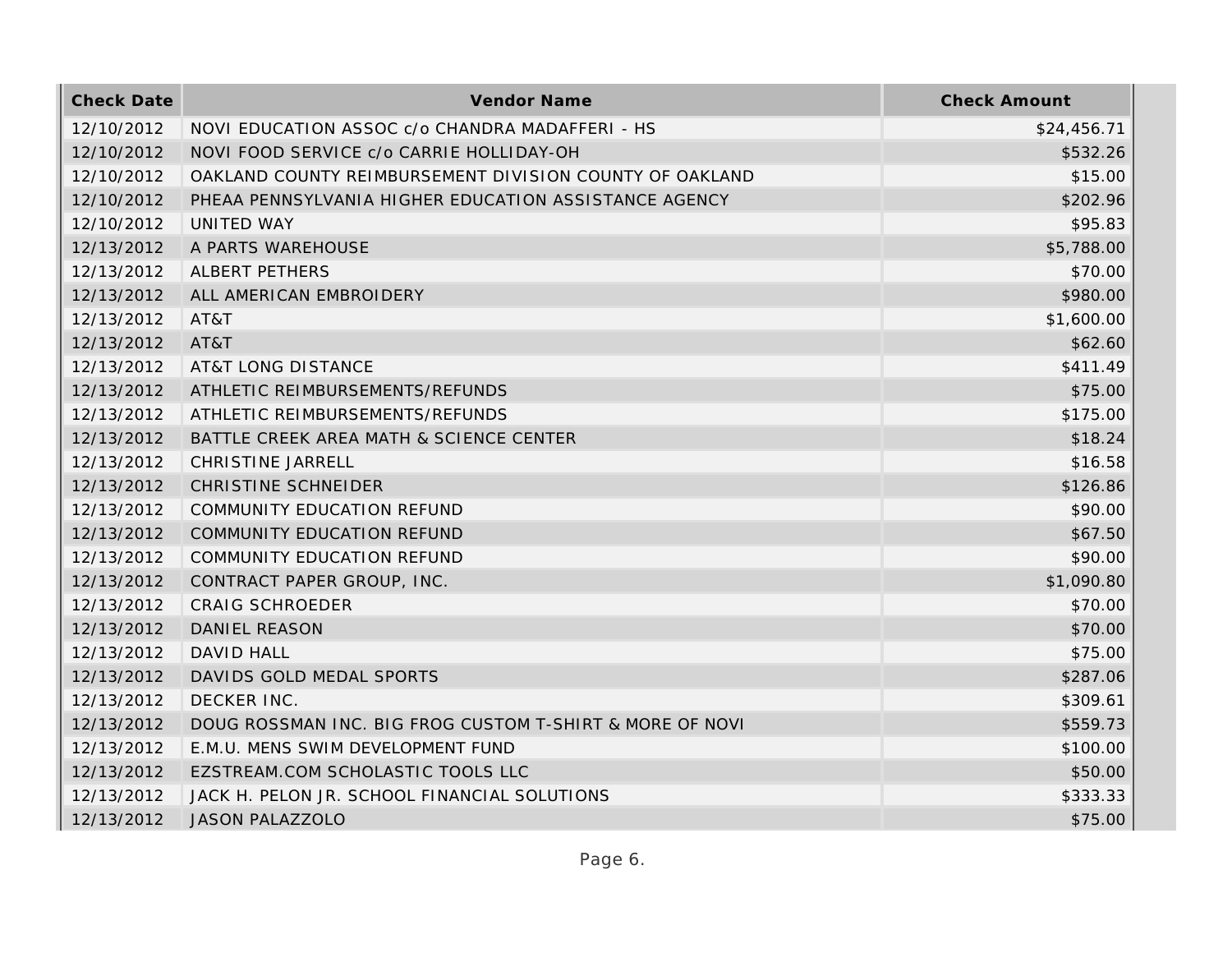| <b>Check Date</b> | Vendor Name                                                    | <b>Check Amount</b> |
|-------------------|----------------------------------------------------------------|---------------------|
| 12/13/2012        | <b>JODY PAYNE</b>                                              | \$32.96             |
| 12/13/2012        | K-LOG INC.                                                     | \$597.66            |
| 12/13/2012        | <b>KELLER THOMA</b>                                            | \$1,140.00          |
| 12/13/2012        | LISA MARIE LAPORTE                                             | \$446.47            |
| 12/13/2012        | LISA POLLOCK                                                   | \$502.42            |
| 12/13/2012        | MATHESON TRI-GAS, INC.                                         | \$371.95            |
| 12/13/2012        | MATHISEN TREE FARMS LLC                                        | \$2,485.50          |
| 12/13/2012        | MOUNT MORRIS HIGH SCHOOL ATHLETICS                             | \$160.00            |
| 12/13/2012        | MUSIC IN MOTION                                                | \$222.58            |
| 12/13/2012        | MYRON CORP.                                                    | \$466.68            |
| 12/13/2012        | <b>NOVI ICE ARENA</b>                                          | \$4,690.00          |
| 12/13/2012        | OAKLAND COUNTY HEALTH DIVISION DEPT OF HEALTH & HUMAN SERVICES | \$66.00             |
| 12/13/2012        | OAKLAND SCHOOLS                                                | \$70,769.34         |
| 12/13/2012        | OAKLAND SCHOOLS                                                | \$150.00            |
| 12/13/2012        | OBSERVER & ECCENTRIC (ADS - NOVI NEWS)                         | \$85.97             |
| 12/13/2012        | PCMI PROFESSIONAL CONTRACT MANAGEMENT, INC.                    | \$0.00              |
| 12/13/2012        | PCMI PROFESSIONAL CONTRACT MANAGEMENT, INC.                    | \$0.00              |
| 12/13/2012        | PCMI PROFESSIONAL CONTRACT MANAGEMENT, INC.                    | \$29,470.45         |
| 12/13/2012        | PEARSON NCS PEARSON                                            | \$303.68            |
| 12/13/2012        | PETE KUNST                                                     | \$70.00             |
| 12/13/2012        | PRO-STITCH EMBROIDERY                                          | \$150.00            |
| 12/13/2012        | RAYMOND A. CRANSTON JR.                                        | \$55.00             |
| 12/13/2012        | ROBOTICS REIMBURSEMENT                                         | \$65.98             |
| 12/13/2012        | ROBOTICS REIMBURSEMENT                                         | \$19.62             |
| 12/13/2012        | ROBOTICS REIMBURSEMENT                                         | \$30.01             |
| 12/13/2012        | ROBOTICS REIMBURSEMENT                                         | \$1,611.01          |
| 12/13/2012        | ROBOTICS REIMBURSEMENT                                         | \$5,000.00          |
| 12/13/2012        | ROBOTICS REIMBURSEMENT                                         | \$108.78            |
| 12/13/2012        | ROBOTICS REIMBURSEMENT                                         | \$62.54             |
| 12/13/2012        | ROGER BROWNELL                                                 | \$70.00             |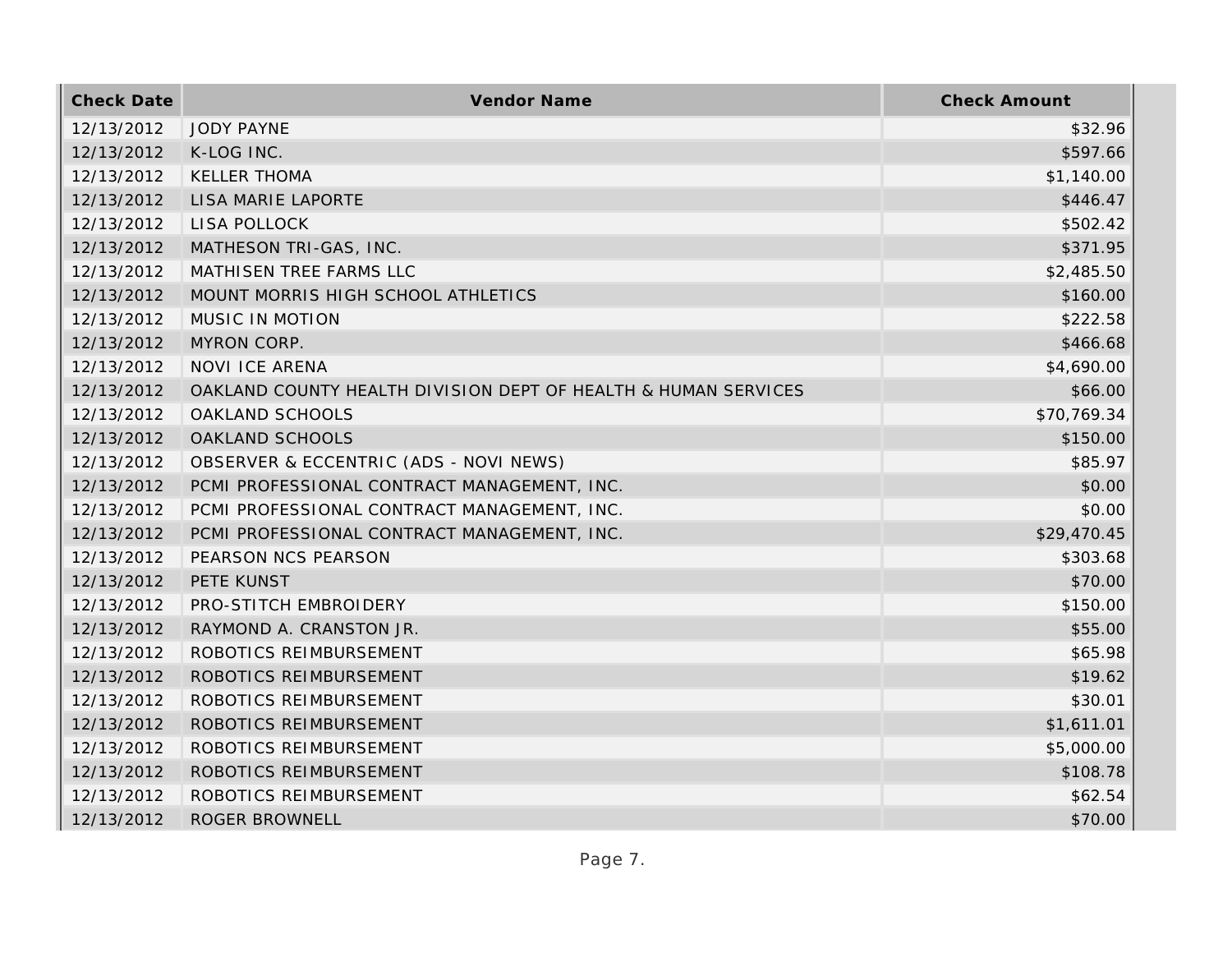| <b>Check Date</b> | Vendor Name                                  | <b>Check Amount</b> |
|-------------------|----------------------------------------------|---------------------|
| 12/13/2012        | RONALD J. WEBBER                             | \$1,087.83          |
| 12/13/2012        | RONALD L. MINOLETTI                          | \$75.00             |
| 12/13/2012        | <b>SCHOLASTIC INC</b>                        | \$576.35            |
| 12/13/2012        | SHEILA SOVEL                                 | \$158.60            |
| 12/13/2012        | SOUND ENGINEERING, INC.                      | \$323.50            |
| 12/13/2012        | <b>STEVE MIMS</b>                            | \$386.99            |
| 12/13/2012        | <b>STEVEN BARR</b>                           | \$28.58             |
| 12/13/2012        | STEVEN D. LOWE, P.C. ATTORNEY AT LAW         | \$420.00            |
| 12/13/2012        | THOMAS L. JAROS                              | \$1,200.00          |
| 12/13/2012        | THRUN LAW FIRM, P.C.                         | \$1,480.50          |
| 12/13/2012        | <b>TODD KRYGIER</b>                          | \$1,740.81          |
| 12/13/2012        | TOM GUILMETTE                                | \$210.00            |
| 12/13/2012        | <b>TOMOKO TAKASHIMA</b>                      | \$175.00            |
| 12/13/2012        | <b>VESCO OIL CORPORATION</b>                 | \$112.25            |
| 12/13/2012        | WALLED LAKE CONSOLIDATED SCHOOLS             | \$60.00             |
| 12/13/2012        | <b>WENDY WHITESIDE</b>                       | \$950.75            |
| 12/13/2012        | <b>AUNT MILLIE'S BAKERIES</b>                | \$318.66            |
| 12/13/2012        | THE BAGEL STATION LLC                        | \$158.40            |
| 12/13/2012        | CHARLES M. GELARDI                           | \$0.00              |
| 12/13/2012        | CHARLES M. GELARDI                           | \$702.55            |
| 12/13/2012        | INTRASTATE DISTRIBUTORS CO.                  | \$2,303.82          |
| 12/13/2012        | <b>JET'S PIZZA</b>                           | \$2,152.50          |
| 12/13/2012        | <b>KIM'S GARDENS</b>                         | \$997.50            |
| 12/13/2012        | LANDGATE, INC. C/O BELLACINO'S               | \$636.00            |
| 12/13/2012        | LIVONIA ITALIAN BAKERY                       | \$571.05            |
| 12/13/2012        | NOVI TOWN PIZZA LLC                          | \$1,257.00          |
| 12/13/2012        | PIZZA HUT/REDBERRY RESTO BRANDS INTL INC.    | \$1,375.00          |
| 12/13/2012        | SAHANDI ENTERPRISE LLC DBA COTTAGE INN PIZZA | \$768.00            |
| 12/13/2012        | TUBBYS SUBS QUALITY FOODS INC.               | \$194.35            |
| 12/13/2012        | U.S. FOODSERVICE, INC.                       | \$2,273.62          |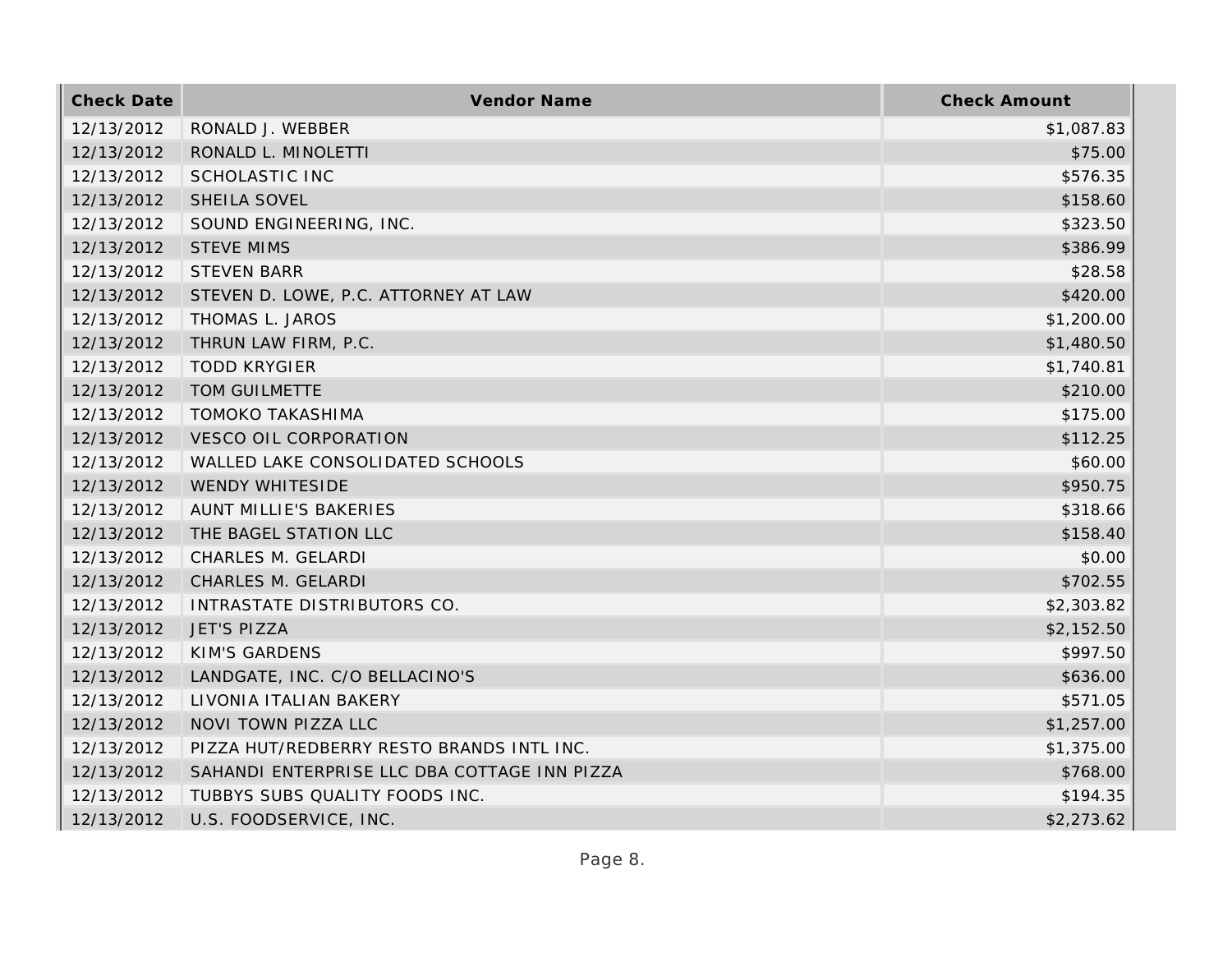| <b>Check Date</b> | <b>Vendor Name</b>                             | <b>Check Amount</b> |
|-------------------|------------------------------------------------|---------------------|
| 12/13/2012        | VAN EERDEN FOODSERVICE                         | \$1,157.65          |
| 12/20/2012        | A PARTS WAREHOUSE                              | \$13.60             |
| 12/20/2012        | ADN ADMINISTRATORS, INC.                       | \$3,862.40          |
| 12/20/2012        | ADVANTAGE FIRST AID TRAINING AND SAFETY LLC    | \$302.50            |
| 12/20/2012        | ALBERT PETHERS                                 | \$70.00             |
| 12/20/2012        | ANDREW M. HOWELL                               | \$55.00             |
| 12/20/2012        | <b>AT&amp;T MOBILITY</b>                       | \$449.10            |
| 12/20/2012        | <b>BARBARA HILL CLIFT</b>                      | \$37.54             |
| 12/20/2012        | BARBARA MATUSIEWICZ                            | \$105.16            |
| 12/20/2012        | BELLE TIRE DISTRIBUTORS                        | \$300.75            |
| 12/20/2012        | CARE/PRESCHOOL REFUND                          | \$704.48            |
| 12/20/2012        | CARE/PRESCHOOL REFUND                          | \$1,107.00          |
| 12/20/2012        | CARE/PRESCHOOL REFUND                          | \$1,712.86          |
| 12/20/2012        | <b>CHARLES ARO</b>                             | \$40.30             |
| 12/20/2012        | CHARLES M. KAZALEH                             | \$810.00            |
| 12/20/2012        | CINTAS CORPORATION #31                         | \$74.36             |
| 12/20/2012        | CITY OF NOVI WATER & SEWER DEPARTMENT          | \$4,192.96          |
| 12/20/2012        | COAST MUSIC THERAPY, INC. TUNED IN TO LEARNING | \$125.40            |
| 12/20/2012        | COMMUNITY EDUCATION REFUND                     | \$89.00             |
| 12/20/2012        | COMMUNITY EDUCATION REFUND                     | \$111.65            |
| 12/20/2012        | BIZ Z3, LLC COMPUTER EXPLORERS                 | \$800.00            |
| 12/20/2012        | CONSTELLATION AN EXELON COMPANY                | \$0.00              |
| 12/20/2012        | CONSTELLATION AN EXELON COMPANY                | \$32,328.21         |
| 12/20/2012        | CONTEMPORARY INDUSTRIES, INC.                  | \$109.50            |
| 12/20/2012        | CORVUS INDUSTRIES, LTD (DBA BR BLEACHERS)      | \$2,851.00          |
| 12/20/2012        | <b>CUMMINS BRIDGEWAY LLC</b>                   | \$645.97            |
| 12/20/2012        | CYNTHIA ARMSTRONG                              | \$99.98             |
| 12/20/2012        | DAVIDS GOLD MEDAL SPORTS                       | \$478.09            |
| 12/20/2012        | DEBORAH LIM-ARENA                              | \$265.65            |
| 12/20/2012        | DIFFERENT STROKES                              | \$3,937.50          |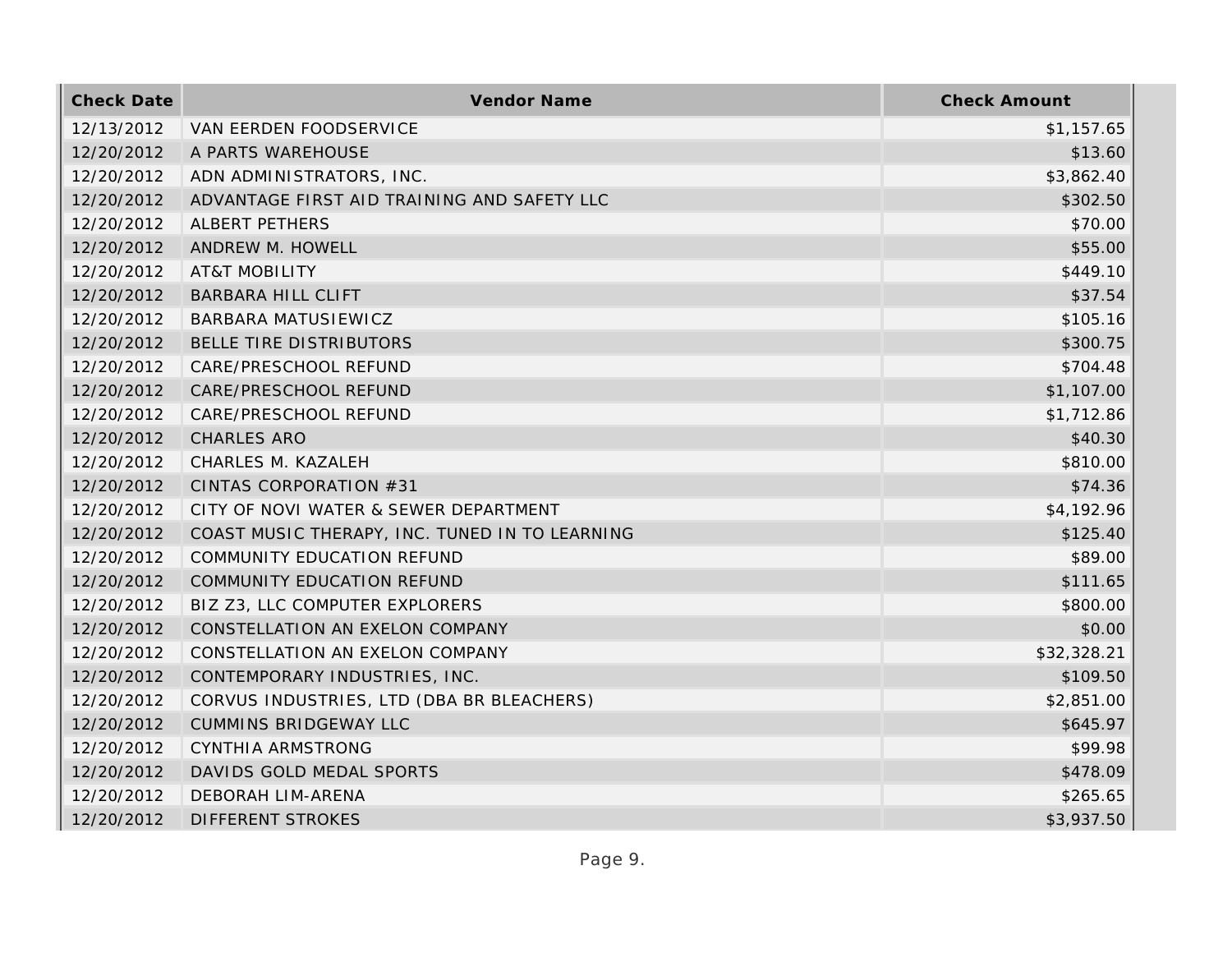| <b>Check Date</b> | <b>Vendor Name</b>                                            | <b>Check Amount</b> |
|-------------------|---------------------------------------------------------------|---------------------|
| 12/20/2012        | DISTRICT REIMBURSEMENTS/REFUNDS                               | \$500.00            |
| 12/20/2012        | DREP RRI TRS LLC RRI OPCE LLC (RED ROOF INN)                  | \$2,476.37          |
| 12/20/2012        | ELIZABETH LIETZ                                               | \$570.78            |
| 12/20/2012        | ELIZABETH SZKRYBALO                                           | \$87.82             |
| 12/20/2012        | <b>EMILY PARKER POHLONSKI</b>                                 | \$74.23             |
| 12/20/2012        | <b>GCA SERVICES GROUP</b>                                     | \$0.00              |
| 12/20/2012        | <b>GCA SERVICES GROUP</b>                                     | \$117,259.75        |
| 12/20/2012        | <b>HADLEY'S TOWING LLC</b>                                    | \$421.00            |
| 12/20/2012        | <b>HATTIE MAGUIRE</b>                                         | \$50.00             |
| 12/20/2012        | <b>HEINEMANN</b>                                              | \$352.00            |
| 12/20/2012        | HIGH SCHOOL REIMBURSEMENTS/REFUNDS                            | \$300.00            |
| 12/20/2012        | HOEKSTRA TRANSPORTATION, INC.                                 | \$210.52            |
| 12/20/2012        | HOLLAND BUS COMPANY                                           | \$1,248.68          |
| 12/20/2012        | <b>JAMES CLIFFORD WHITE</b>                                   | \$60.00             |
| 12/20/2012        | <b>JANET GRUBER</b>                                           | \$34.58             |
| 12/20/2012        | <b>JOHN BRICKEY</b>                                           | \$59.98             |
| 12/20/2012        | <b>JUNE MCCARTHY</b>                                          | \$1,192.00          |
| 12/20/2012        | <b>KEN LAUER</b>                                              | \$70.00             |
| 12/20/2012        | KIMBERLY BOLOVEN                                              | \$50.00             |
| 12/20/2012        | LIFE INSURANCE COMPANY OF NORTH AMERICA CIGNA GROUP INSURANCE | \$18,146.82         |
| 12/20/2012        | LISA FENCHEL                                                  | \$126.13            |
| 12/20/2012        | <b>MARCI ABEL</b>                                             | \$135.00            |
| 12/20/2012        | <b>MARGARET LAINE</b>                                         | \$58.22             |
| 12/20/2012        | <b>MARK HOURIGAN</b>                                          | \$270.15            |
| 12/20/2012        | MATHESON TRI-GAS, INC.                                        | \$146.95            |
| 12/20/2012        | MESSA MICHIGAN EDUCATION SPECIAL SERVICES ASSOC.              | \$542,719.81        |
| 12/20/2012        | MI SCHOOLS ENERGY COOPERATIVE                                 | \$0.00              |
| 12/20/2012        | MI SCHOOLS ENERGY COOPERATIVE                                 | \$81,394.85         |
| 12/20/2012        | MICHAEL DRAGOO                                                | \$154.11            |
| 12/20/2012        | MICHIGAN DEPT OF ENVIRONMENTAL QUALITY - STATE OF MICHIGAN    | \$100.00            |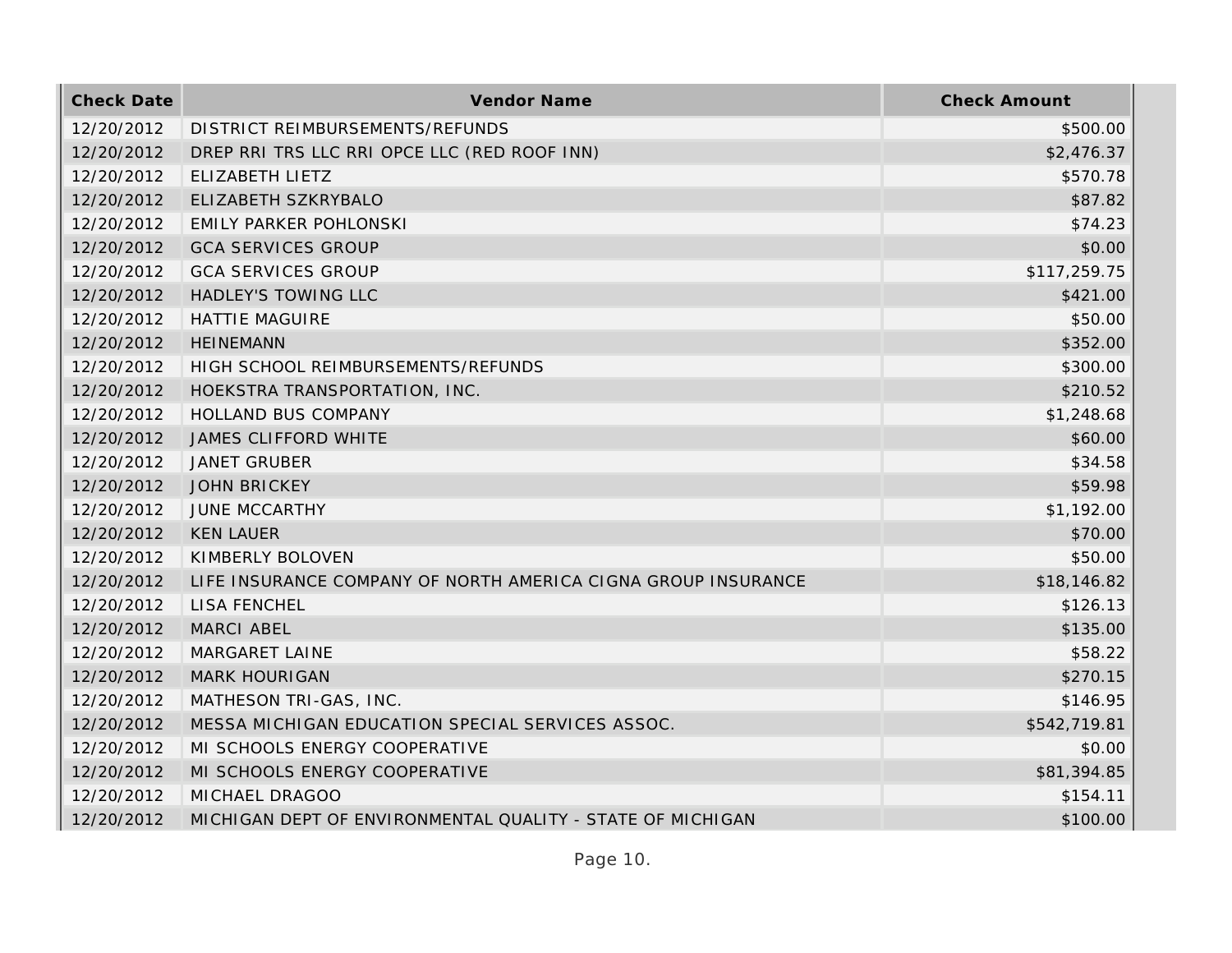| <b>Check Date</b> | Vendor Name                                                           | <b>Check Amount</b> |
|-------------------|-----------------------------------------------------------------------|---------------------|
| 12/20/2012        | MICHIGAN INTERSCHOLASTIC FORENSIC ASSOC. MIFA                         | \$545.00            |
| 12/20/2012        | MIPA MICHIGAN INTERSCHOLASTIC PRESS                                   | \$82.50             |
| 12/20/2012        | <b>NEIL LEVIN</b>                                                     | \$240.00            |
| 12/20/2012        | NEOLA, INC                                                            | \$1,150.53          |
| 12/20/2012        | NETECH CORP.                                                          | \$56,250.00         |
| 12/20/2012        | OAKLAND MEDIATION CENTER                                              | \$185.00            |
| 12/20/2012        | OAKLAND SCHOOLS                                                       | \$724.01            |
| 12/20/2012        | PCMI PROFESSIONAL CONTRACT MANAGEMENT, INC.                           | \$17,134.34         |
| 12/20/2012        | PITNEY BOWES GLOBAL FINANCIAL SERVICES LLC                            | \$699.00            |
| 12/20/2012        | PRINT & MARKETING SOLUTIONS                                           | \$1,953.89          |
| 12/20/2012        | PROVIDENCE OCCUPATIONAL HEALTH PARTNERS                               | \$25.00             |
| 12/20/2012        | ROBERT J. STEEH                                                       | \$295.26            |
| 12/20/2012        | <b>RON ANGELL</b>                                                     | \$70.00             |
| 12/20/2012        | <b>SAM'S CLUB</b>                                                     | \$125.82            |
| 12/20/2012        | SAVORY FOODS, INC. SAVORY SWEETS, PENN STREET BAKERY, COTTAGE POPCORN | \$1,572.20          |
| 12/20/2012        | SBSI SOFTWARE INC.                                                    | \$1,747.20          |
| 12/20/2012        | SET INC.                                                              | \$887.13            |
| 12/20/2012        | SET-SEG                                                               | \$1,678.69          |
| 12/20/2012        | <b>SHONA VINCENT</b>                                                  | \$115.00            |
| 12/20/2012        | STATEWIDE STRIPING & ASPHALT INC.                                     | \$11,578.80         |
| 12/20/2012        | <b>STEVE MATTHEWS</b>                                                 | \$460.21            |
| 12/20/2012        | THREADWORKS, LTD                                                      | \$2,659.10          |
| 12/20/2012        | <b>TODD BEYER</b>                                                     | \$296.00            |
| 12/20/2012        | TOM GUILMETTE                                                         | \$70.00             |
| 12/20/2012        | TRI-COUNTY INTERNATIONAL TRUCKS, INC.                                 | \$49.75             |
| 12/20/2012        | <b>VESCO OIL CORPORATION</b>                                          | \$240.00            |
| 12/20/2012        | WILLIAM T. RUBIN                                                      | \$140.00            |
| 12/20/2012        | WINTER GUARD INTERNATIONAL, INC.                                      | \$775.00            |
| 12/21/2012        | AXA EQUITABLE EQUI-VEST                                               | \$111.08            |
| 12/21/2012        | CHAPTER 13 TRUSTEE DAVID WM. RUSKIN                                   | \$770.09            |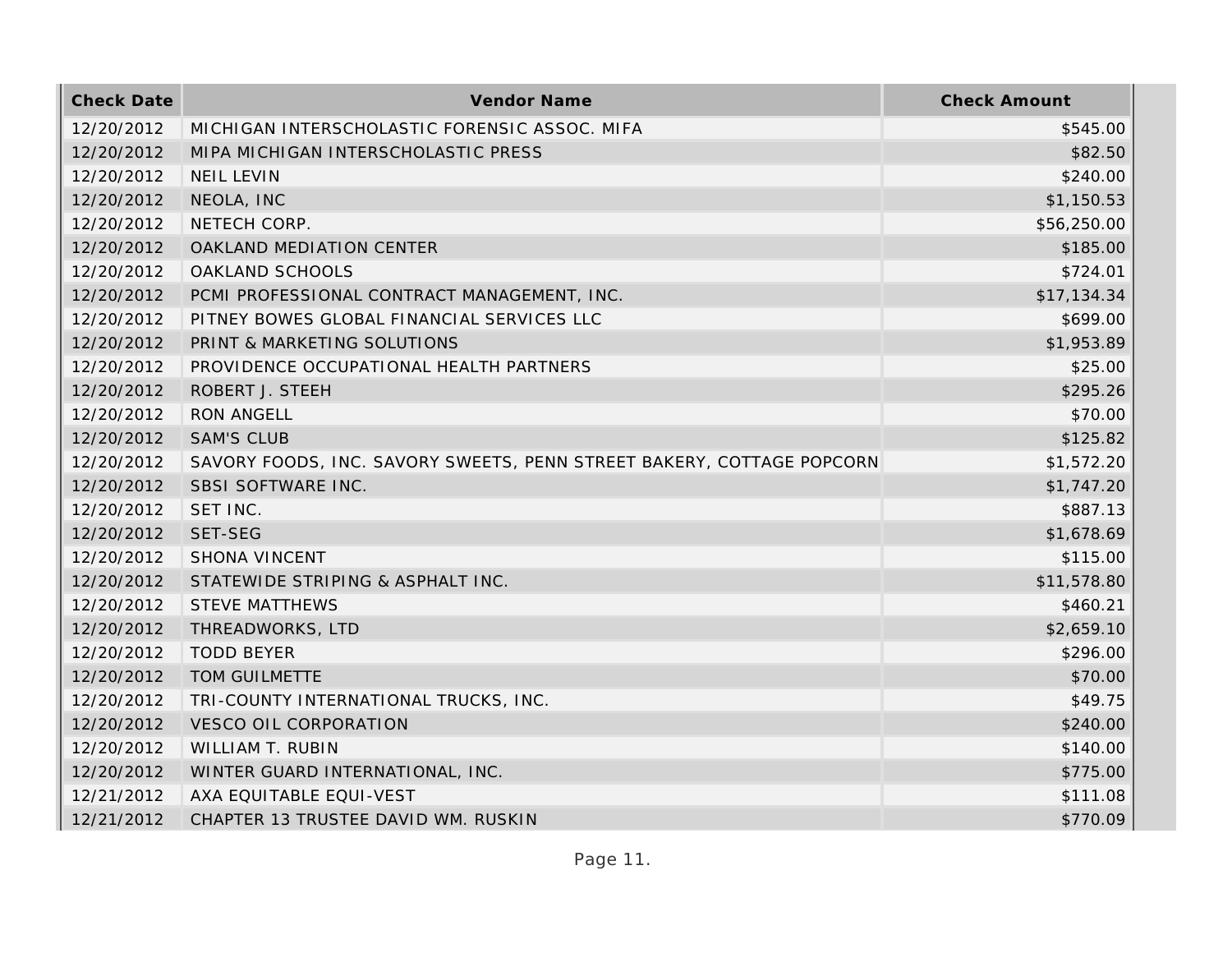| <b>Check Date</b> | Vendor Name                                             | <b>Check Amount</b> |
|-------------------|---------------------------------------------------------|---------------------|
| 12/21/2012        | FULTON, FRIEDMAN & GULLACE LLP                          | \$676.87            |
| 12/21/2012        | INTERNATIONAL UNION OPERATING ENGINEERS, LOCAL 324      | \$445.77            |
| 12/21/2012        | MISDU MICHIGAN STATE DISBURSEMENT                       | \$2,567.50          |
| 12/21/2012        | NOVI ED SECRETARIAL &                                   | \$3,051.92          |
| 12/21/2012        | NOVI EDUCATION ASSOC c/o CHANDRA MADAFFERI - HS         | \$24,456.71         |
| 12/21/2012        | NOVI FOOD SERVICE c/o CARRIE HOLLIDAY-OH                | \$532.26            |
| 12/21/2012        | OAKLAND COUNTY REIMBURSEMENT DIVISION COUNTY OF OAKLAND | \$15.00             |
| 12/21/2012        | PHEAA PENNSYLVANIA HIGHER EDUCATION ASSISTANCE AGENCY   | \$118.58            |
| 12/21/2012        | UNITED WAY                                              | \$85.83             |
| 12/20/2012        | AUNT MILLIE'S BAKERIES                                  | \$153.69            |
| 12/20/2012        | THE BAGEL STATION LLC                                   | \$996.60            |
| 12/20/2012        | CHARLES M. GELARDI                                      | \$0.00              |
| 12/20/2012        | CHARLES M. GELARDI                                      | \$774.85            |
| 12/20/2012        | EVER KOLD REFRIGERATION                                 | \$230.00            |
| 12/20/2012        | INTRASTATE DISTRIBUTORS CO.                             | \$1,284.16          |
| 12/20/2012        | <b>JET'S PIZZA</b>                                      | \$1,585.25          |
| 12/20/2012        | <b>KIM'S GARDENS</b>                                    | \$1,050.00          |
| 12/20/2012        | LANDGATE, INC. C/O BELLACINO'S                          | \$318.00            |
| 12/20/2012        | LIVONIA ITALIAN BAKERY                                  | \$571.05            |
| 12/20/2012        | NOVI TOWN PIZZA LLC                                     | \$1,562.50          |
| 12/20/2012        | PIZZA MARVELOUS                                         | \$480.00            |
| 12/20/2012        | SAHANDI ENTERPRISE LLC DBA COTTAGE INN PIZZA            | \$414.00            |
| 12/20/2012        | SCHOOL NUTRITION ASSOCIATION                            | \$135.25            |
| 12/20/2012        | TUBBYS SUBS QUALITY FOODS INC.                          | \$866.97            |
| 12/20/2012        | U.S. FOODSERVICE, INC.                                  | \$829.22            |
| 12/21/2012        | BLUE CARE NETWORK OF MICHIGAN                           | \$18,243.88         |
| 12/21/2012        | CATHERINE M. FARRIS                                     | \$171.88            |
| 12/21/2012        | CONTRACT PAPER GROUP, INC.                              | \$759.15            |
| 12/21/2012        | CR HILL COMPANY INC.                                    | \$209.31            |
| 12/21/2012        | HIGH SCHOOL REIMBURSEMENTS/REFUNDS                      | \$82.00             |